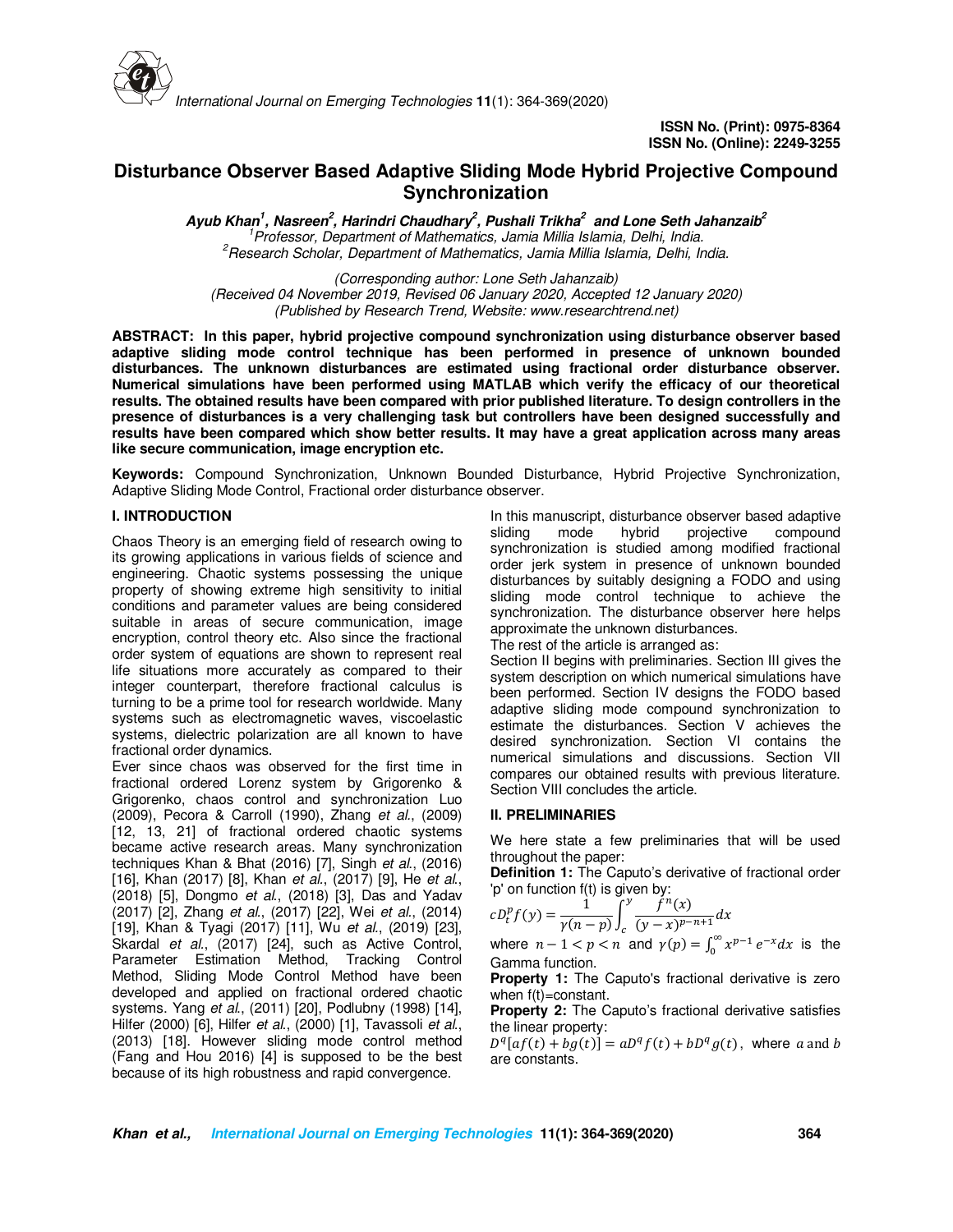**Lemma 1:** Suppose  $\Phi \in R$  be a continuously derivable function and  $0 < q < 1$ . Then, for any time  $t \ge t_0$ 

1  $\frac{1}{2}D^q\Phi(t)^2 \leq \Phi(t)D^q\Phi(t)$ 

**Lemma 2:** For the equation

 $D^q K(t) \leq -b_0 K(t) + b_1$ there exists a constant  $t_1 > 0$  for which for all  $t \epsilon(t_1, \infty)$ satisfies the condition

 $||K(t)|| \leq$  $2b_1$  $\overline{b_0}$ 

where  $K(t)$  is state variable of the system and  $b_0, b_1$  are non-negative constants.

**Assumption:** The Caputo's derivative of the unknown external disturbances are considered to be bounded throughout the paper i.e.  $|D^q \Phi_i(t)| \leq |a_i|$  where  $\Phi_i(t)$ are unknown external disturbances and  $a_i > 0$  are positive constants.

## **III. SYSTEM DESCRIPTION**

The modified fractional order jerk chaotic system is given by:

 $D^q x_{11}(t) = x_{12}$  $D^q x_{12}(t) = x_{13}$  $D^{q}x_{13}(t) = -b_{1}x_{11} - x_{12} - b_{2}x_{13} - f_{3}(x(t))$  (1)

where  $b_1 = 1.5, b_2 = 0.35$  and  $f_3(x(t))$  is defined by  $f_3(x(t)) = \frac{1}{2}(v_1 - v_2)(|x_{11} + 1| - |x_{11} - 1|) + v_2 x_{11}$  (2) where  $v_1 = 2.5, v_2 = 0.5$ 

For hybrid projective compound synchronization we need one scaling drive system and two base drive systems as in (1). The state variables of the master systems respectively are  $x_{1i}$ ,  $x_{2i}$ ,  $x_{3i}$  for  $i = 1, 2, 3$  and initial conditions as  $(1, 1, 1)$ ,  $(1.2, 0.6, 0.5)$ ,  $(1.3, 0.5, 0.4)$ respectively.

Next we consider the slave system as the modified fractional order jerk system in presence of external disturbances as:

$$
D^{q} y_{11}(t) = y_{12} + \sin t + u_{1}
$$
  
\n
$$
D^{q} y_{12}(t) = y_{13} + 5 \sin 4t + u_{2}
$$
  
\n
$$
D^{q} y_{13}(t) = -b_{1}y_{11} - y_{12} - b_{2}y_{13}
$$
  
\n
$$
- \frac{1}{2}(v_{1} - v_{2})(|y_{11} + 1| - |y_{11} - 1|) - v_{2}y_{11} + 0.5 \sin 5t + u_{3}
$$
  
\n(3)

where  $y_{1i}$  are the state variables of the system having initial condition as  $(1.4,0.4,0.3)$ ,  $\Phi_1 = \sin t$ ,  $\Phi_2 =$ 5 sin 4*t*,  $\Phi_3 = 0.5 \sin 5t$  are the disturbances,  $u_1, u_2, u_3$ are the controllers to be designed.





**Fig. 1.** Phase portrait of modified fractional-order Jerk system in different planes.

#### **IV. PROBLEM FORMULATION**

We first design a FODO based adaptive sliding m mode compound synchronization scheme to achieve the desired synchronization between four modified jerk system. We design the scheme for a non-linear FODO to estimate the unknown bounded disturbances present in the slave system. This scheme helps to increase the robustness of the system performance. We have proposed here a subsidiary variable  $\theta_i$ ,  $i = 1, 2, 3$  for scheming the non-linear FODO of fractional order. Therefore we have:

$$
\Theta_1(t) = \Phi_1(t) - \sigma_1 y_{11}(t) \n\Theta_2(t) = \Phi_2(t) - \sigma_2 y_{12}(t)
$$
\n(4)

 $\Theta_3(t) = \Phi_3(t) - \sigma_3 y_{13}(t)$ where  $\sigma_1, \sigma_2, \sigma_3 > 0$  are positive constants to be determined. Considering Caputo's derivative of the above system and using (3), we get

$$
D^{q1}\Theta_{1}(t) = D^{q1}\Phi_{1}(t) - \sigma_{1}(y_{12} + \Theta_{1} + \sigma_{1}y_{11}) - \sigma_{1}u_{1}
$$
  
\n
$$
D^{q2}\Theta_{2}(t) = D^{q2}\Phi_{2}(t) - \sigma_{2}(y_{13} + \Theta_{2} + \sigma_{2}y_{12}) - \sigma_{2}u_{2}
$$
  
\n
$$
D^{q3}\Theta_{3}(t) = D^{q3}\Phi_{3}(t) - \sigma_{3}(-b_{1}y_{11} - y_{12} - b_{2} - y_{13} - \frac{1}{2}(v_{1} - v_{2})(|y_{11}(t) + 1| - |y_{11}(t) - 1|) - \frac{v_{2}y_{11}(t) + \Theta_{3} + \sigma_{3}y_{13}(t)) - \sigma_{3}u_{3}}{(\Theta)}
$$

The estimates of  $\Theta_i(t)$   $(i = 1, 2, 3)$  are:

$$
D^{q1}\widehat{\Theta}_{1}(t) = -\sigma_{1}(y_{12}(t) + \sigma_{1}y_{11}(t)) - \sigma_{1}\widehat{\Theta}_{1}(t) - \sigma_{1}u_{1}
$$
  
\n
$$
D^{q2}\widehat{\Theta}_{2}(t) = -\sigma_{2}(y_{13}(t) + \sigma_{2}y_{12}(t)) - \sigma_{2}\widehat{\Theta}_{2}(t) - \sigma_{2}u_{2}
$$
 (6)  
\n
$$
D^{q3}\widehat{\Theta}_{3}(t)
$$

$$
= -\sigma_3(-b_1y_{11}(t) - y_{12}(t))
$$
  
\n
$$
- b_2y_{13}(t)
$$
  
\n
$$
- \frac{1}{2}(v_1 - v_2)(|y_{11}(t) + 1| - |y_{11}(t) - 1|) - v_2y_{11}(t)
$$
  
\n
$$
+ \sigma_3y_{13}(t)) - \sigma_3\widehat{\Theta}_3(t)
$$
  
\n
$$
- \sigma_2u_2
$$

where  $\widehat{\Theta}_i(t)$  is the estimate of  $\Theta_i$ From (4) we have:

$$
\begin{aligned}\n\widehat{\Phi}_1(t) &= \widehat{\Theta}_1(t) + \sigma_1 y_{11}(t) \\
\widehat{\Phi}_2(t) &= \widehat{\Theta}_2(t) + \sigma_2 y_{12}(t) \\
\widehat{\Phi}_3(t) &= \widehat{\Theta}_3(t) + \sigma_3 y_{13}(t)\n\end{aligned} \tag{7}
$$

 $\Phi_3(t) = \Theta_3(t) + \sigma_3 y_{13}(t)$ <br>Error of the disturbance estimates can be stated as  $\widetilde{\Phi}_i(t) = \Phi_i - \widehat{\Phi}_i, i = 1,2,3.$ 

From Eqn. (4), we have

 $\widetilde{\Theta}_i(t) = \Theta_i(t) - \widehat{\Theta}_i(t) = \Phi_i(t) - \widehat{\Phi}_i(t) = \widetilde{\Phi}_i(t)$  (8) Using Eqns. (3) and (8), the Caputo's fractional derivatives in  $\widetilde{\Theta}_{i}(t)$ , ( $i = 1, 2, 3$ ) can be written as:  $D^{q_i}\tilde{\Theta}_1(t) = -\sigma_1 \tilde{\Theta}_1(t) + D^{q_i}\Phi_1(t)$ 

$$
D^{q_i}\tilde{\Theta}_2(t) = -\sigma_2 \tilde{\Theta}_2(t) + D^{q_i}\Phi_2(t)
$$
(9)  

$$
D^{q_i}\tilde{\Theta}_3(t) = -\sigma_3 \tilde{\Theta}_3(t) + D^{q_i}\Phi_3(t)
$$

**Khan et al., International Journal on Emerging Technologies 11(1): 364-369(2020) 365**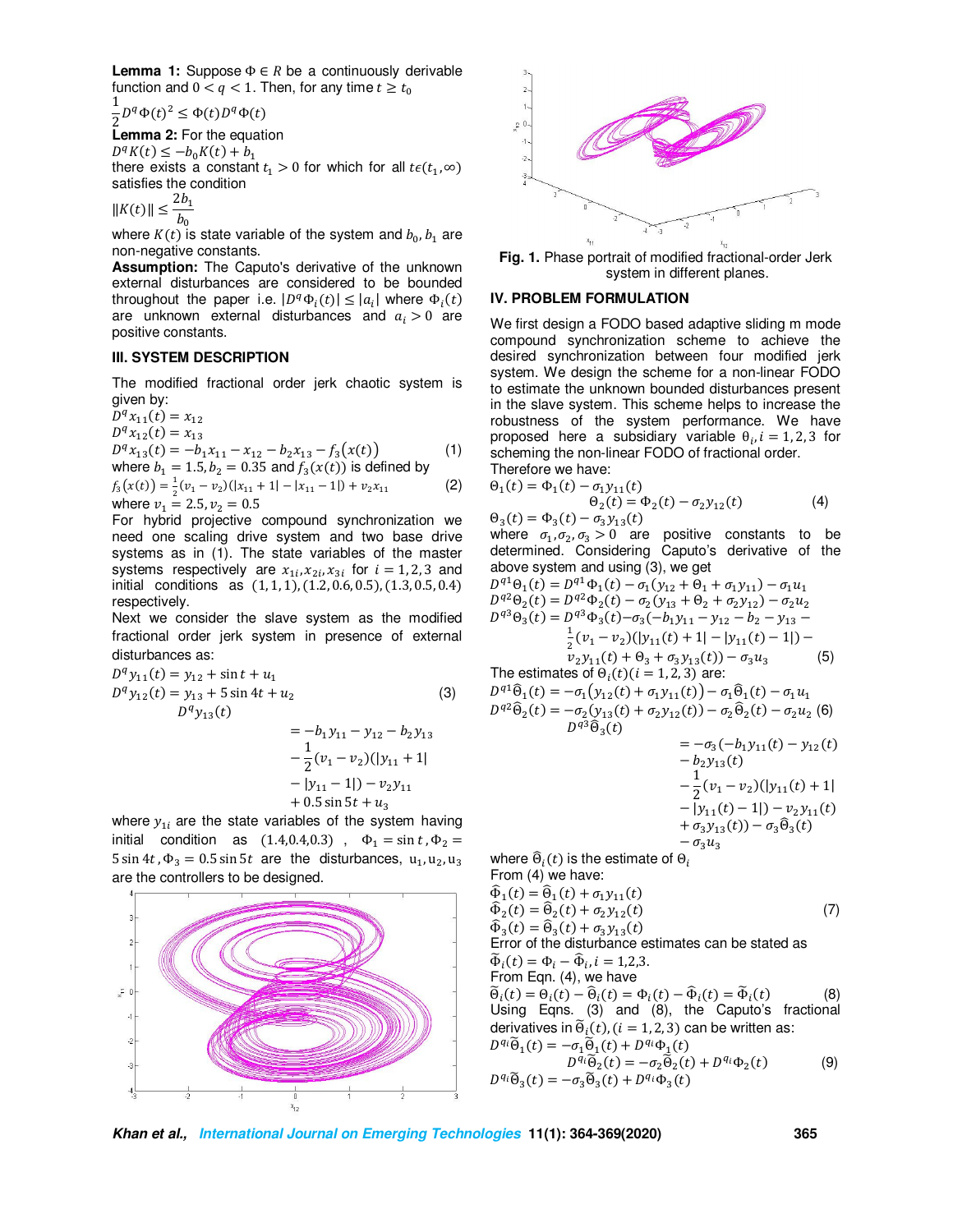To analyze the convergence of approximation disturbance error  $\tilde{\Phi}_i(t)$ ,  $(i = 1, 2, 3)$  we consider the Lyapunov function as:

$$
V_{\Phi_i}(t) = \frac{1}{2}\tilde{\Phi}_i^2(t) = \frac{1}{2}\tilde{\Theta}_i^2(t), \forall i = 1, 2, 3
$$
 (10)  
Using Lemma 1, the Caputo's derivative of  $V_{\Phi_i}(t)$  can  
be written as:

$$
D^{q_i}V_{\Phi_i}(t) < \widetilde{\Theta}_i(t)D^{q_i}\widetilde{\Theta}_i(t) \tag{11}
$$
\nAfter substituting (9) in (11), we get the following:

\n
$$
D^{q_i}V_{\Phi_i}(t) \leq \widetilde{\Theta}_i(t) \left( -\sigma_i \widetilde{\Theta}_i(t) + D^{q_i} \Phi_i(t) \right)
$$

$$
-\sigma_i \left(\widetilde{\Theta}_i(t)\right)^2 + \widetilde{\Theta}_i(t) D^{q_i} \Phi_i(t) \qquad (12)
$$

Using Assumption 1 in Eqn. (12), we obtain:  
\n
$$
D^{q_i}V_{\Phi_i}(t) \leq -\sigma_i \tilde{\Theta}_i^2(t) + \frac{1}{2} \tilde{\Theta}_i^2(t) + \frac{1}{2} \zeta_i^2
$$
\n
$$
\leq -\left(\sigma_i - \frac{1}{2}\right) \tilde{\Theta}_i^2(t) + \frac{1}{2} \zeta_i^2
$$
\n(13)

 $=C_0V_{\Theta_i}(t) + C_1$ where  ${\cal C}_0 = 2\sigma_{\widetilde l} - 1$  and  ${\cal C}_1 = \frac{1}{2}$ 

Using Assumption 1 in Eqn. (12), we obtain:

 $\leq$ 

 $\frac{1}{2}\zeta_i^2$ . If  $\sigma_i > \frac{1}{2}$  $\frac{1}{2}$ , then from (13) and Lemma 2, we have the following:

$$
|V_{\Phi_i}(t)| \le \frac{\zeta_i^2}{2(\sigma_1 - 0.5)}
$$
 (14)

which implies

$$
\left|\tilde{\Phi}_i(t)\right| \le \sqrt{\frac{\zeta_i^2}{\sigma_1 - 0.5}}\tag{15}
$$

From Eqn. (15), we have that the disturbance estimation error  $\tilde{\Phi}_i(t)$  is bounded above. Thus, for the external disturbances  $\tilde{\Phi}_i(t)$ ,  $(i = 1, 2, 3)$ , the disturbance approximation error  $|\tilde{\Phi}_i(t)|$  satisfies  $|\tilde{\Phi}_i(t)| \leq k_i$ , where  $k_i > 0$  is unknown positive constant. In reality, it is very difficult to determine the upper bounds  $\left|\Phi_i(t)\right|$  and therefore we introduce the estimated value  $\tilde{k}_i$  of  $k_i$  ( $i = 1, 2, 3$ ). Thus from the above analysis, the disturbance estimated error of the Modified Jerk system is bounded using the designed nonlinear FODO.

# **V. ADAPTIVE SLIDING MODE HYBRID PROJECTIVE COMPOUND SYNCHRONIZATION**

We now define the hybrid projective compound synchronization error between identical fractional order modified jerk systems in presence of unknown bounded disturbance

$$
e_{11}(t) = y_{11} - \alpha_1 x_{11}(x_{21} + x_{31})
$$
  
\n
$$
e_{12}(t) = y_{12} - \alpha_2 x_{12}(x_{22} + x_{32})
$$
 (16)

 $e_{13}(t) = y_{13} - \alpha_3 x_{13}(x_{23} + x_{33})$ Therefore, the error dynamics can be written as:  $D^{\alpha} e_{11}(t) = D^{\alpha} y_{11} - \alpha_1 D^{\alpha} x_{11}(x_{21} + x_{31}) - \alpha_1 x_{11}(D^{\alpha} x_{21})$  $+D^{\alpha}x_{31})$  $D^{\alpha}e_{12}(t) =$  $D^{\alpha} y_{12} - \alpha_2 D^{\alpha} x_{12} (x_{22} + x_{32}) - \alpha_2 x_{12} (D^{\alpha} x_{22} + D^{\alpha} x_{32})$  $(17)$  $D^{\alpha} e_{13}(t) = D^{\alpha} y_{13} - \alpha_3 D^{\alpha} x_{13}(x_{23} + x_{33}) - \alpha_3 x_{13}(D^{\alpha} x_{23})$  $+D^{\alpha}x_{33})$ 

Substituting the values of the derivatives we get:

$$
D^{\alpha}e_{11}(t) = e_{12} + (x_{22} + x_{32})(\alpha_2 x_{12} - \alpha_1 x_{11}) - \alpha_1 x_{12}
$$
  
(x<sub>21</sub> + x<sub>31</sub>) + sin t + u<sub>1</sub>  

$$
D^{\alpha}e_{12}(t) = e_{13} + (x_{23} + x_{33})(\alpha_3 x_{13} - \alpha_2 x_{12}) - \alpha_2 x_{13}
$$
  
(x<sub>22</sub> + x<sub>32</sub>) + 5 sin 4t + u<sub>2</sub>

$$
D^{\alpha}e_{13}(t) = -b_1e_{11} - b_1\alpha_1x_{11}(x_{21} + x_{31}) - e_{12} +
$$
  
\n
$$
\alpha_2x_{12}(x_{22} + x_{32}) - b_2\alpha_3(x_{23} + x_{33}) -
$$
  
\n
$$
\frac{1}{2}(v_1 - v_2)(|y_{11} + 1| - |y_{11} - 1|) - v_2y_{11} +
$$
  
\n
$$
b_1\alpha_3(x_{11}(x_{23} + x_{33}) + x_{13}(x_{21} + x_{31})) +
$$
  
\n
$$
\alpha_3(x_{12}(x_{23} + x_{33}) + x_{13}(x_{22} + x_{32})) +
$$
  
\n
$$
2b_2\alpha_3x_{13}(x_{23} + x_{33}) + \frac{1}{2}(v_1 - v_2)(|x_{11} + 1| -
$$
  
\n
$$
|x_{11} - 1|)(x_{23} + x_{33}) + \alpha_3v_2x_{11}(x_{23} + x_{33}) +
$$
  
\n
$$
\frac{1}{2}(v_1 - v_2)(|x_{21} + 1| - |x_{21} - 1| + |x_{31} + 1| -
$$
  
\n
$$
|x_{31} - 1|)x_{13} + \alpha_3v_2x_{13}(x_{21} + x_{31}) +
$$
  
\n0.5 sin 5t + u<sub>3</sub> (18)

To study the stability of fractional order synchronization error dynamical system, chose a linear sliding mode surface as

$$
s_i(t) = e_{1i}(t), i = 1,2,3
$$
 (19)

Taking the fractional derivative of (19), we get  $D^{\alpha} s_i(t) = D^{\alpha} e_{1i}(t), i = 1,2,3$  (20)

Using the adaptive sliding mode approach, we design the controller as:  $\mu(f) = -e$  $\left( \begin{array}{cc} (x + x) (\alpha x) \end{array} \right)$ 

$$
u_1(t) = -e_{12} - (x_{22} + x_{32})(a_2x_{12} - a_1x_{11})
$$
  
\t\t\t\t
$$
- a_1x_{12}(x_{21} + x_{31}) - \eta_1s_1
$$
  
\t\t\t\t
$$
- \hat{R}_1 \text{sign}(s_1(t)) - \hat{\Phi}_1
$$
  
\t\t\t\t
$$
a_2x_{13}(x_{22} + x_{32}) - \eta_2s_2 - \hat{R}_2 \text{sign}(s_2(t)) - \hat{\Phi}_2
$$
  
\t\t\t\t
$$
a_3(t) = b_1e_{11} + b_1a_1x_{11}(x_{21} + x_{31}) + e_{12}
$$
  
\t\t\t\t
$$
+ a_2x_{12}(x_{22} + x_{32})
$$
  
\t\t\t\t
$$
+ b_2a_3(x_{23} + x_{33})
$$
  
\t\t\t\t
$$
+ \frac{1}{2}(v_1 - v_2)(|y_{11} + 1| - |y_{11} - 1|) + v_2y_{11}
$$
  
\t\t\t\t
$$
- b_1a_3(x_{11}(x_{23} + x_{33})
$$
  
\t\t\t\t
$$
+ x_{13}(x_{21} + x_{31}))
$$
  
\t\t\t\t
$$
- a_3(x_{12}(x_{23} + x_{33}))
$$
  
\t\t\t\t
$$
+ x_{13}(x_{22} + x_{32})
$$
  
\t\t\t\t
$$
- 2b_2a_3x_{13}(x_{23} + x_{33})
$$
  
\t\t\t\t
$$
+ x_{13}(x_{22} + x_{32})
$$
  
\t\t\t\t
$$
- \frac{1}{2}(v_1 - v_2)(|x_{11} + 1| - |x_{11} - 1|)(x_{23} + x_{33})
$$
  
\t\t\t\t
$$
- \frac{1}{2}(v_1 - v_2)(|x_{11} + 1| - |x_{11} - 1|)(x_{23} + x_{33})
$$
  
\t\t\t\t
$$
- \frac{1}{2}(v_1 - v_2)(|x_{21} + 1| - |x_{3
$$

where  $sign(s) = \frac{|s|}{s}$  and  $\eta_i > 0$  are constants.  $\widehat{R}_i$  is estimated value of  $K_i$  ( $\forall i = 1,2,3$ ) are uptaded by  $D^{\alpha} \hat{K}_1 = \gamma_1 (|s_1(t)| - \hat{K}_1)$ 

$$
D^{\alpha}\widehat{K}_2 = \gamma_2(|s_2(t)| - \widehat{K}_2)
$$
 (22)  

$$
D^{\alpha}\widehat{K}_3 = \gamma_3(|s_3(t)| - \widehat{K}_3)
$$

where  $\gamma_i > 0$ ,  $i = 1,2,3$  are constants. Substituting the controllers we get the error dynamical system as

$$
D^{\alpha} e_{11}(t) = -\eta_1 s_1 - \hat{K}_1 \text{sign}(s_1(t)) + \Phi_1 - \hat{\Phi}_1
$$
  
\n
$$
D^{\alpha} e_{12}(t) = -\eta_2 s_2 - \hat{K}_2 \text{sign}(s_2(t)) + \Phi_2 - \hat{\Phi}_2
$$
 (23)

 $D^{\alpha}e_{13}(t) = -\eta_3 s_3 - \hat{K}_3 \text{sign}(s_3(t)) + \Phi_3 - \hat{\Phi}_3$ The sliding surface  $s_i(t)$  is stable and bounded for the designed controllers:

|b !| ≤ f (24) where B is an unknown constant parameter.

**Khan et al., International Journal on Emerging Technologies 11(1): 364-369(2020) 366**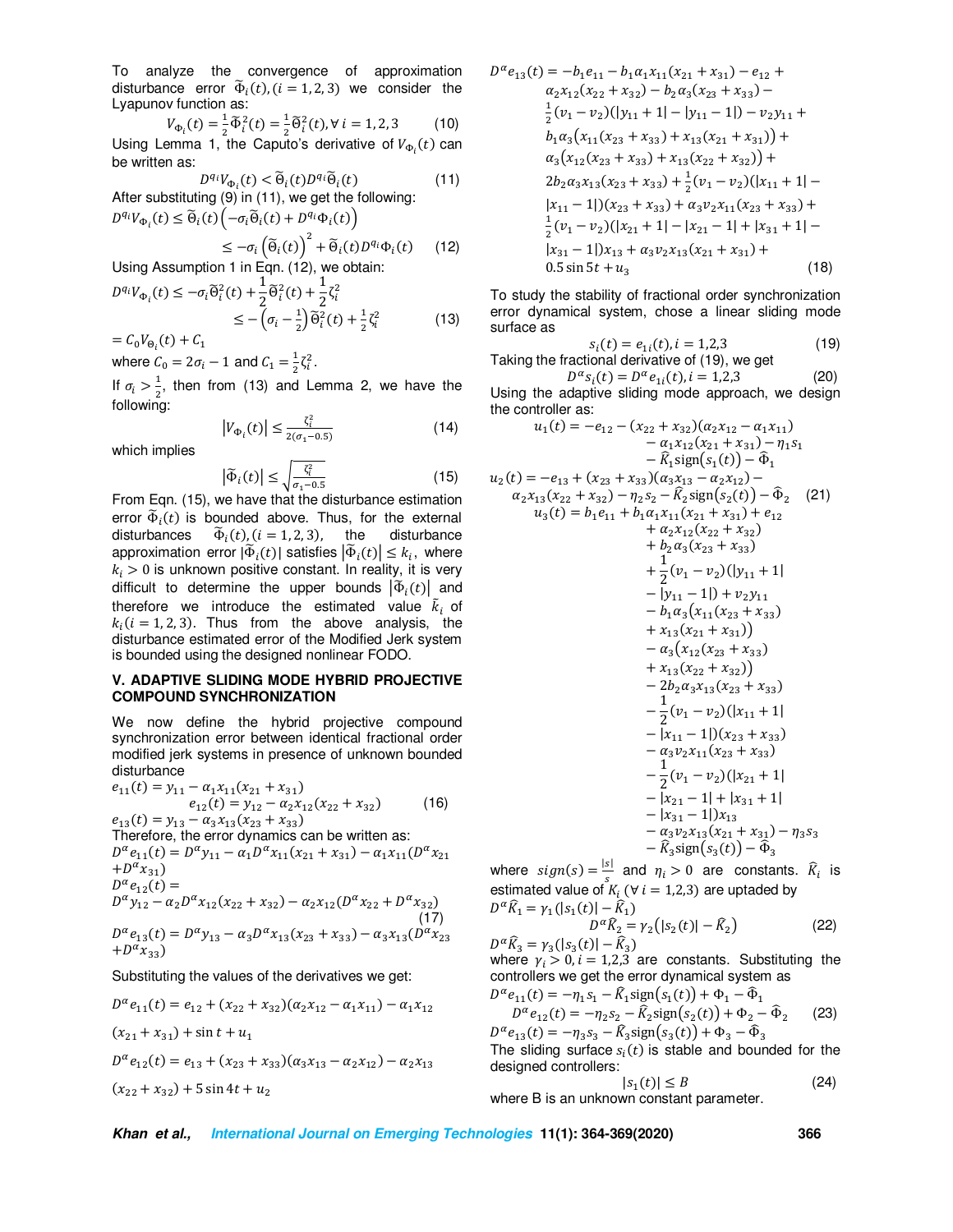Using Eqn. (19) and (24), we get the error system as bounded and stable.

$$
e_{1i}(t) \le B, i = 1, 2, 3 \tag{25}
$$

We now summarize the above in the form of the following theorem:

**Theorem 1:** For the hybrid projective compound synchronization error system (18) with  $0 < \alpha_i < 1$ , if the sliding mode surface is designed according to (19) and external unknown bounded disturbance is approximated by using the scheme non-linear FODO (6) and (7). Then, HPCS error is bounded and stable under the adaptive sliding mode control scheme as (21) and (22). **Proof:** The Lyapunov function  $V(t)$  is selected for the convergence of synchronization error  $e(t)$  as:

$$
V(t) = \sum_{i=1}^{3} \frac{1}{2} s_i(t)^2 + \sum_{i=1}^{3} \frac{1}{2} \tilde{\Phi}_i(t)^2 \sum_{i=1}^{3} \frac{1}{2} \left( \frac{1}{\sqrt{\gamma_i}} (\hat{K}_i - K_i) \right)^2
$$
(26)



$$
\frac{1}{2} \left( \sum_{i=1}^{3} D^{\alpha_i} s_i(t)^2 + \sum_{i=1}^{3} D^{\alpha_i} \widetilde{\Phi}_i(t)^2 \sum_{i=1}^{3} D^{\alpha_i} \left( \frac{1}{\sqrt{n}} (\widehat{R}_i - K_i) \right)^2 \right) (27)
$$

**Khan et al., International Journal on Emerging Technologies 11(1): 364-369(2020) 367**

using  $\widetilde{K}_i = \widehat{K}_i - K_i$  and Lemma 1 in Eqn. (27) can be written as  $\overline{1}$ 

$$
D^{\alpha_i}V(t) \le \sum_{i=1}^3 \frac{1}{2} s_i(t) D^{\alpha_i} s_i(t) + \sum_{i=1}^3 \frac{1}{2} D^{\alpha_i} \widetilde{\Phi}_i^2(t) +
$$
  

$$
\sum_{i=1}^3 \frac{1}{\sqrt{\gamma_i}} \widetilde{K}_i D^{\alpha_i} \left( \frac{1}{\sqrt{\gamma_i}} \widetilde{K}_i \right)
$$
(28)





On applying property 2 in the Eqn. (28), we obtain  $D^{\alpha_i}V(t) \leq \sum_{i=1}^3 s_i(t)D^{\alpha_i}s_i(t) + \sum_{i=1}^3 \frac{1}{2}D^{\alpha_i}\tilde{\Phi}_i(t)^2 +$  $\sum_{i=1}^{n} \gamma_i^{-1} \widetilde{K}_i D^{\alpha_i} \widetilde{K}_i$  (29) Using (19) and substituting (18) into (29), we obtain  $D^{\alpha_i}V(t) \leq \sum_{i=1}^3 s_i(t) \left(-\eta_i s_i + \tilde{\Phi}_i(t) - \tilde{K}_i \text{sign}(s_i(t))\right) +$  $\sum_{i=1}^{3} \frac{1}{2}$  $\frac{3}{i=1} \frac{1}{2} D^{\alpha_i} \widetilde{\Phi}_i^2(t) + \sum_{i=1}^3 \gamma_i^{-1} \widetilde{K}_i D^{\alpha_i} \widetilde{K}_i$  (30)

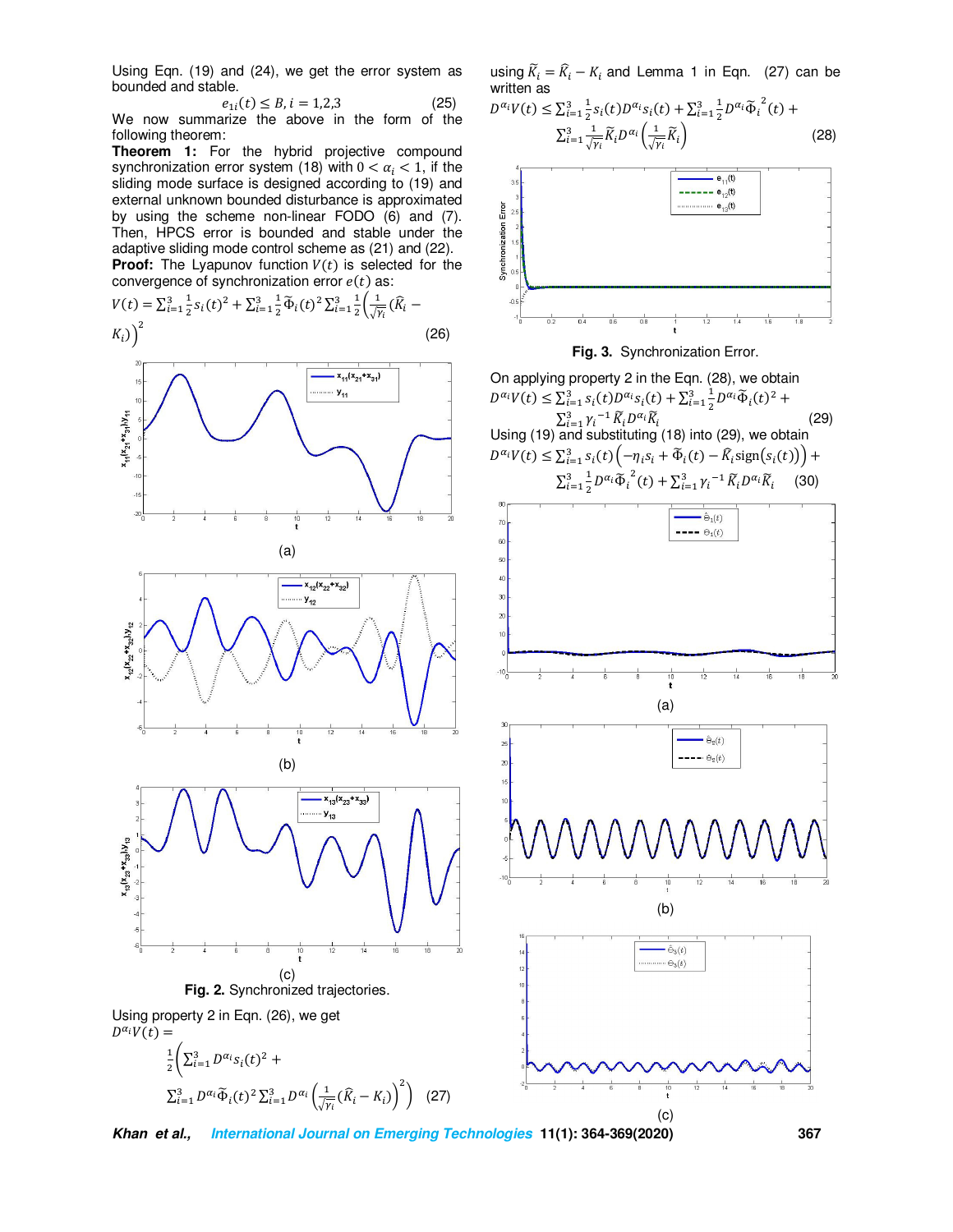



Applying Property 1 and using  $\widetilde{K}_i = \widehat{K}_i - K_i$ ,  $(i = 1, 2, 3)$ , we obtain

$$
D^{\alpha_i} \widetilde{K}_i = D^{\alpha_i} \widehat{K}_i \tag{31}
$$

 $D^{\alpha_i}\bar{K}_i = D^{\alpha_i}\bar{K}_i$ where  $K_j$  is a constant parameter Using (22), (30) and (31), we have

$$
\sum_{i=1}^{3} \gamma_i^{-1} \widetilde{K}_i D^{\alpha_i} \widetilde{K}_i = \sum_{i=1}^{3} \widetilde{K}_i (|s_i(t)| - \widehat{K}_i)
$$
\n
$$
= \sum_{i=1}^{3} \widetilde{K}_i |s_i(t)| - \sum_{i=1}^{3} \widetilde{K}_i \widehat{K}_i
$$
\n
$$
\leq \sum_{i=1}^{3} \widetilde{K}_i |s_i(t)| - \frac{1}{2} \sum_{i=1}^{3} \widetilde{K}_i^2 + \frac{1}{2} \sum_{i=1}^{3} K_i^2 \tag{32}
$$

After substituting (32) into (30), we get

 $D^{\alpha_i}V(t) \leq \sum_{i=1}^3 s_i(t) \left( \eta_i s_i + \tilde{\Phi}_i(t) - \hat{K}_i \text{sign}(s_i(t)) \right) +$ 

$$
\frac{1}{2} \sum_{i=1}^{3} D^{\alpha_i} \widetilde{\Phi}_i^2(t) + \sum_{i=1}^{3} \widetilde{K}_i |s_i(t)| - \frac{1}{2} \sum_{i=1}^{3} \widetilde{K}_i^2 + \frac{1}{2} \sum_{i=1}^{3} K_i^2
$$
\n(33)

Eqn. (33) can be rewritten as

$$
D^{\alpha_i}V(t) \leq
$$
  
-  $\sum_{j=1}^3 \eta_i s_i^2(t) + \sum_{i=1}^3 |s_i(t)| \widetilde{\Phi}_i +$   
 $\sum_{i=1}^3 \widetilde{K}_i |s_i(t)| - \sum_{i=1}^3 \frac{1}{2} \widetilde{K}_i^2 + \frac{1}{2} \sum_{i=1}^3 K_i^2 -$   
 $\sum_{i=1}^3 \widehat{K}_i |s_i(t)| + \frac{1}{2} \sum_{i=1}^3 D^{\alpha_i} \widetilde{\Phi}_i^2(t)$  (34)

Eqn. (34) can be written as follows using  $|\tilde{\Phi}_i(t)| < K_i$ and  $\sum_{i=1}^{3} \tilde{K}_i |s_i(t)| - \sum_{i=1}^{3} \tilde{K}_i |s_i(t)| = -\sum_{i=1}^{3} K_i |s_i(t)|$ .  $D^{\alpha_i}V(t) \leq -\sum_{j=1}^3 \eta_i s_i^2(t) - \sum_{i=1}^3 \frac{1}{2}$  $\frac{3}{i-1} \frac{1}{2} \widetilde{K}_i^2 + \sum_{i=1}^3 \frac{1}{2}$ 2  $\frac{3}{i-1}$  $\frac{1}{2}$  $K_i$ <sup>2</sup> +  $\frac{1}{2}\sum_{i=1}^{3}D^{\alpha_{i}}\tilde{\Phi}_{i}^{2}(t)$  (35)

From Eqn.  $(13)$  and (35), we have

 $D^{\alpha_i}V(t)$ 

$$
\leq -\sum_{i=1}^{3} \eta_i s_i^2(t) - \sum_{i=1}^{3} \frac{1}{2} \widetilde{K}_i^2 + \sum_{i=1}^{3} \frac{1}{2} K_i^2 + \sum_{i=1}^{3} -(\sigma_i - \frac{1}{2}) \widetilde{\Phi}_i^2 + \sum_{i=1}^{3} \frac{1}{2} \xi_i^2
$$

$$
\leq -C_2 V(t) + C_3 \tag{36}
$$

where  $C_2 = \min(2\eta_i, 1, 2\eta_i - 1)$  and  $C_3 = \sum_{i=1}^3 \frac{1}{2}$ 2  $\frac{3}{i=1} \frac{1}{2} \xi_i^2$  +  $\Sigma_{i=1}^3\frac{1}{2}$  $\overline{\mathbf{c}}$  $\frac{3}{i=1} \frac{1}{2} K_i^2$ .

On selecting the value of parameters  $\eta_i > 0$  and  $\sigma_i > 0$ 0.5, we have the error bounded. Using Lemma 2 in (36), we get

$$
|V(t)| \le \frac{2C_3}{C_2}
$$

$$
=\frac{\sum_{i=1}^{3}\xi_{i}^{2}+\sum_{i=1}^{3}K_{i}^{2}}{c_{2}}
$$
(37)

Eqn. (37) implies that

$$
||s(t)|| \le \sqrt{\frac{2(\sum_{i=1}^{3} \xi_i^2 + \sum_{i=1}^{3} K_i^2)}{c_2}}
$$
(38)

From Eqns. (37) and (38), it is clear that the sliding surface  $s_i(t)$  and synchronization error  $e_i(t)$  are bounded as  $t \to \infty$ . Thus error dynamical system (18) is bounded and stable implying that the synchronization between master systems and slave system has been achieved.

# **VI. NUMERICAL SIMULATIONS AND DISCUSSIONS**

For numerical simulations we have considered  $\left(\widehat{\Theta}_{1}(0), \widehat{\Theta}_{2}(0), \widehat{\Theta}_{3}(0)\right) = (.1, .1, .1), \left(\widehat{K}_{1}(0), \widehat{K}_{2}(0), \widehat{K}_{3}(0)\right)$ 

 $= (.1, .1, .1)$ , the designed parameters,  $(\sigma_1, \sigma_2, \sigma_3) =$  $(50,50,50)$ ,  $(\gamma_1, \gamma_2, \gamma_3) = (.1, .1, .1)$  and  $(\eta_1, \eta_2, \eta_3) =$  $(50,50,50)$ . The disturbance here is taken as  $\Phi_1 =$ sint ,  $\Phi_2 = 5 \sin 4t$ ,  $\Phi_3 = 0.5 \sin 5t$ .

Fig. 2 shows the synchronized trajectories between different state variables. The synchronization errors converging to zero are shown in Fig. 3 for initial conditions  $(e_{11}, e_{12}, e_{13}) = (3.9, 2.6, -0.6)$  and Fig. 4 shows the FODO results for disturbance observer result.

#### **VII. COMPARISON OF GIVEN SYNCHRONIZATION WITH PREVIOUS PUBLISHED LITERATURE**

Here adaptive sliding mode technique has been used to achieve the synchronization. When we compare our results with the previously published ones, we find that our results were much better and achieved synchronization error at  $t = 0.1$  sec (approx.). In Khan and Trikha (2019) [10] author studies compound difference anti-synchronization and achieves the synchronization error at t = 5 sec. In Prajapati *et al.*, (2018) [15] author studies multi-switching compound synchronization error at t = 3 sec. In Sun *et al*., (2019) [17] author studies modifies compound synchronization and achieves the synchronization error converge to zero at  $t = 2.5$  sec. Hence we may conclude that our technique provided much more efficient and better results.

#### **VIII. CONCLUSION**

In this article hybrid projective compound synchronization has been achieved among four identical fractional order chaotic systems. We have constructed a non-linear FODO to estimate the unknown disturbance on the identical modified fractional order jerk system. A sliding mode control technique has been employed to achieve the desired synchronization in presence of external unknown bounded disturbance.

Finally on comparing our results with published literature, since our error trajectories synchronize in lesser time implying the superiority of our results.

Our future studies would include applying this synchronization technique in area of secure communication and image encryption.

**Khan et al., International Journal on Emerging Technologies 11(1): 364-369(2020) 368**